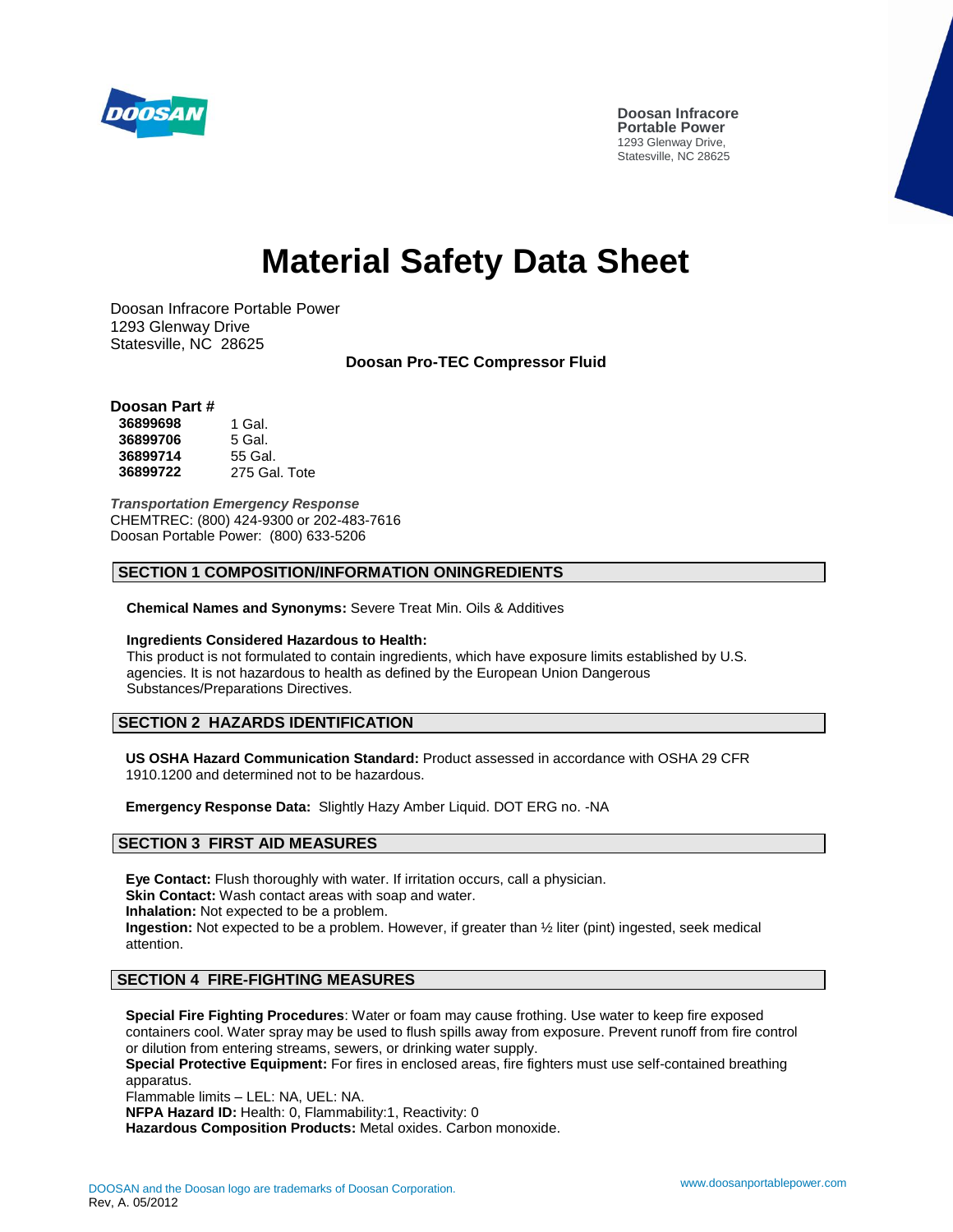

**Doosan Infracore Portable Power** 1293 Glenway Drive, Statesville, NC 28625

# **SECTION 5 ENVIRONMENTAL AND DISPOSAL INFORMATION**

**Steps to be Taken in Case of Spills:** Soak up with suitable absorbent material, and then sweep into plastic bag for disposal.

**Waste Disposal Method:** Dispose in accordance with local, state, or federal regulations.

## **SECTION 6 HANDLING AND STORAGE**

**Handling:** No special precautions are necessary beyond normal good hygiene practices. **Storage:** Do not store in open or unlabelled containers. Store away from strong oxidizing agents or combustible material.

#### **SECTION 7 EXPOSURE CONTROLS/PERSONAL PROTECTION**

**Eye Protection:** Normal industrial eye protection practices should be employed. **Skin Protection:** No special equipment required. However, good personal hygiene practices should always be followed.

**Exposure Limits:** This product does not contain any components which have recognized exposure limits. However, an exposure limit of 5.00 mg/m3 is suggested for oil mist.

## **SECTION 8**

| Typical physical properties are given below. Consult Product Data Sheet for specific details. |                                                   |
|-----------------------------------------------------------------------------------------------|---------------------------------------------------|
| Appearance:                                                                                   | Liquid                                            |
| Color:                                                                                        | Slightly Hazy Amber                               |
| Odor:                                                                                         | Mild                                              |
| <b>Odor Threshold-ppm:</b>                                                                    | NE.                                               |
| pH:                                                                                           | NA.                                               |
| <b>Boiling Point C(F):</b>                                                                    | >316(600)                                         |
| <b>Melting Point C(F):</b>                                                                    | <b>NA</b>                                         |
| Flash Point C(F):                                                                             | >175 (347) (ASTM D-92)                            |
| <b>Flammability:</b>                                                                          | <b>NF</b>                                         |
| <b>Auto Flammability:</b>                                                                     | <b>NE</b>                                         |
| <b>Explosive Properties:</b>                                                                  | NA.                                               |
| <b>Oxidizing Properties:</b>                                                                  | NA.                                               |
| Vapor Pressure – mm Hq 20 c:                                                                  | < 0.1                                             |
| <b>Vapor Density:</b>                                                                         | > 2.0                                             |
| <b>Evaporation Rate:</b>                                                                      | NF.                                               |
| Relative Density, 15/4 C:                                                                     | 0.87                                              |
| <b>Solubility in Water:</b>                                                                   | Negligible                                        |
| <b>Partition Coefficient:</b>                                                                 | > 3.5                                             |
| Viscosity at 40 C, cSt:                                                                       | 40.0                                              |
| Viscosity at 100 C, cSt:                                                                      | 7.4                                               |
| Pour Point C(F):                                                                              | $-40$ ( $-40$ )                                   |
| <b>Freezing Point C(F):</b>                                                                   | <b>NE</b>                                         |
| <b>Volatile organic Compound:</b>                                                             | $<$ 8.00 (Wt. %); 0.574 lbs/gal                   |
| <b>DMSO Extract, IP-346 (WT.%):</b>                                                           | < 3, for mineral oil only                         |
| <b>NA=NOT APPLICABLE</b>                                                                      | <b>NE=NOT ESTABLISHED</b><br><b>D</b> =DECOMPOSES |

## **SECTION 9 STABILITY AND REACTIVITY**

**Stability(THERMAL, LIGHT, ETC.):** Stable.